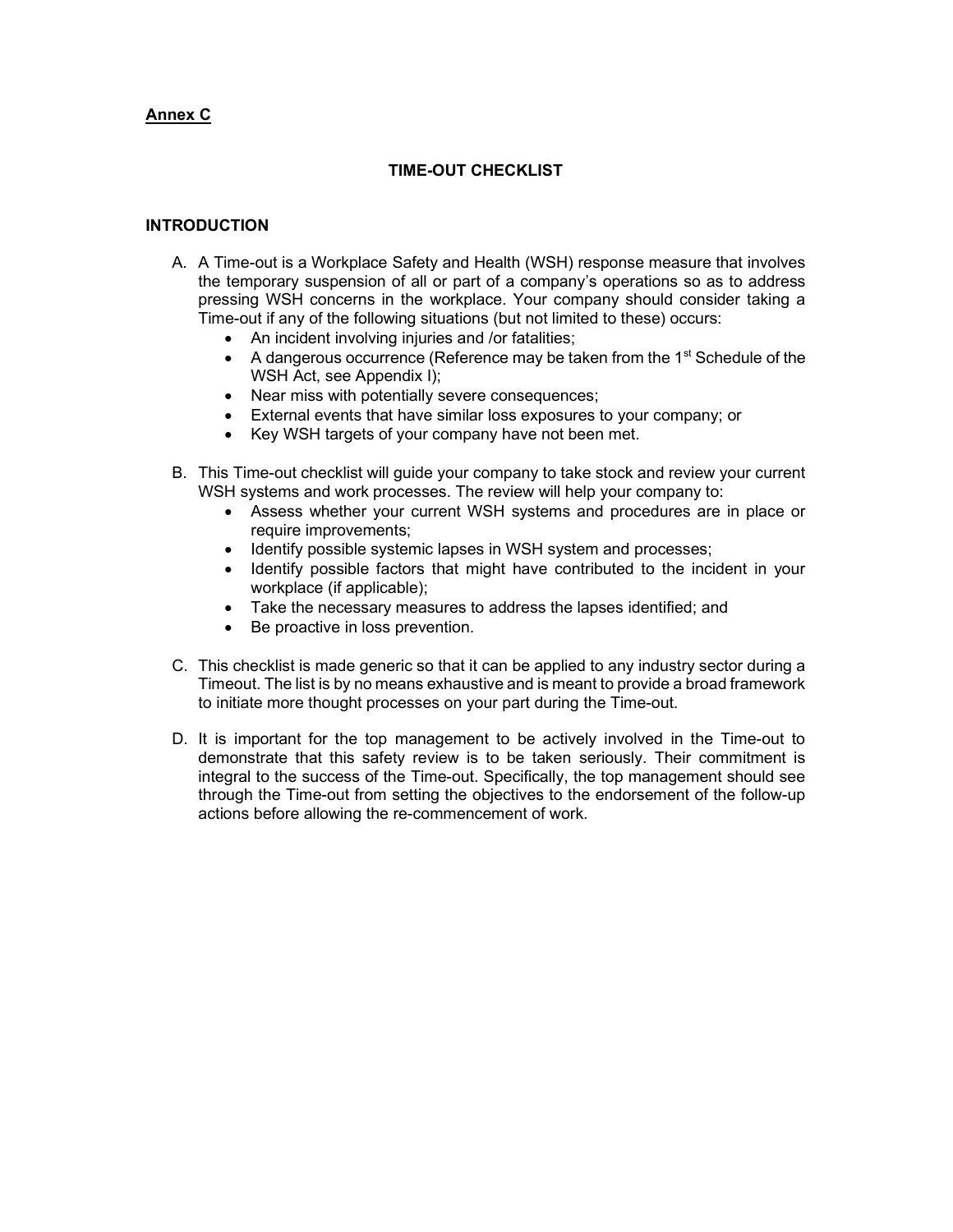### PART ONE- SELECTING THE TEAM TO BE INVOLVED

| $\mathbf 1$ | <b>To-Do Items</b>                                                                                                                                                                                                                                           | <b>Status</b> | <b>Remarks</b> |
|-------------|--------------------------------------------------------------------------------------------------------------------------------------------------------------------------------------------------------------------------------------------------------------|---------------|----------------|
| 1.1         | Top management to define the objectives and<br>work scope of the Time-out.                                                                                                                                                                                   |               |                |
| 1.2         | To appoint the appropriate lead person from the<br>management to conduct the safety review.                                                                                                                                                                  |               |                |
| 1.3         | To appoint appropriate persons from relevant<br>sections and levels in the<br>company to<br>participate in the safety review.                                                                                                                                |               |                |
| 1.4         | To check that relevant WSH personnel are<br>involved in the safety review.                                                                                                                                                                                   |               |                |
| 1.5         | To check and ensure the team has the relevant<br>competency and expertise on the subject<br>matters, including sourcing for external help.                                                                                                                   |               |                |
| 1.6         | If an incident occurred at your workplace,                                                                                                                                                                                                                   |               |                |
|             | A. Assign the right personnel, preferably<br>from a different unit to form an incident<br>investigation team to identify the causes<br>leading to the incident and ensure that<br>inputs from witnesses to the incident<br>have been taken into account; and |               |                |
|             | B. Provide<br>the<br>initial<br>findings<br>and<br>recommendations of the incident to all<br>units so as to prevent a similar<br>recurrence.                                                                                                                 |               |                |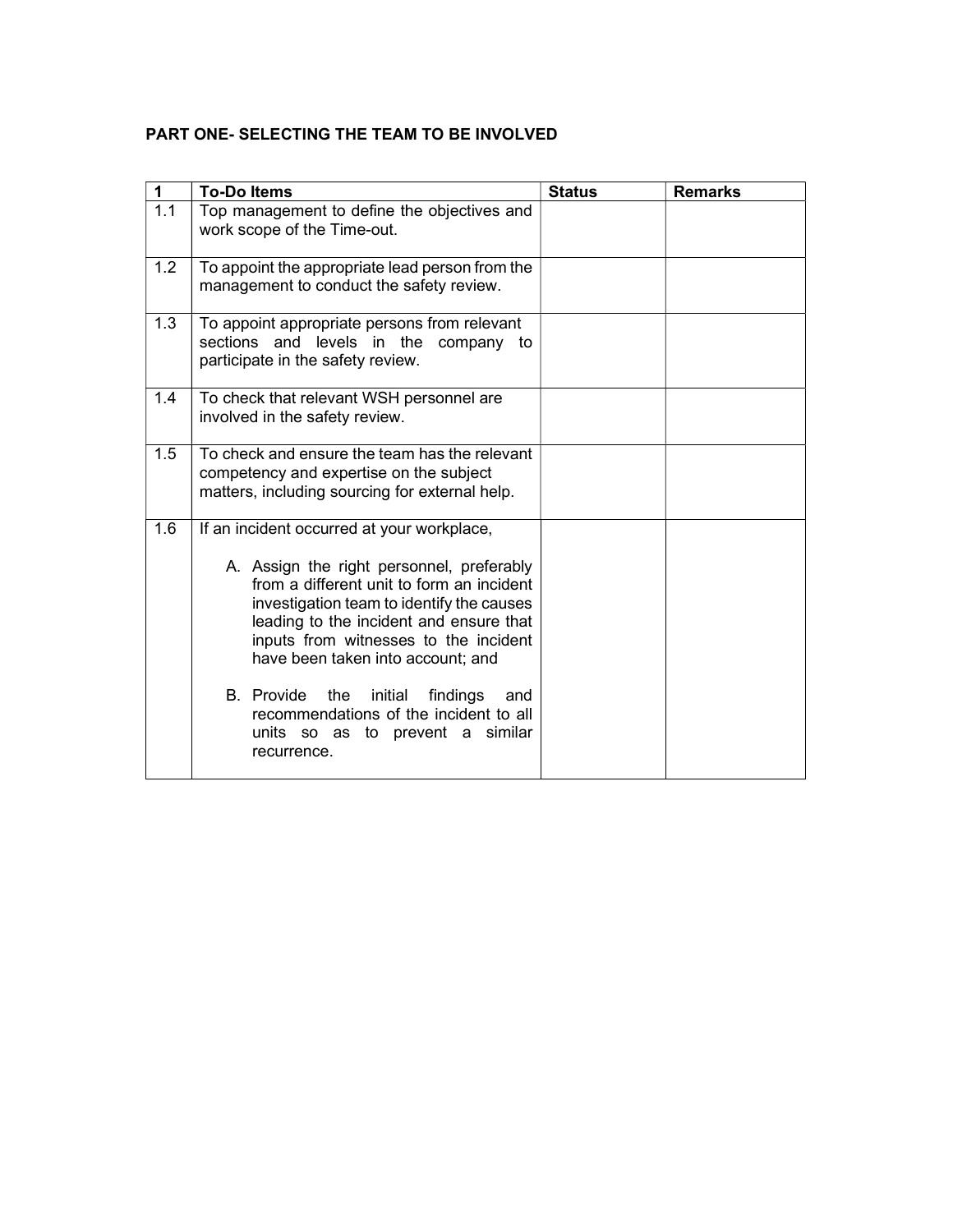### PART TWO - CONDUCTING THE REVIEW AND IMPLEMENTING RESPONSE MEASURES

### A. Work environment

| $\overline{2}$ | <b>To-Do Items</b>                                                                                                                                                      | <b>Status</b> | <b>Remarks</b> |
|----------------|-------------------------------------------------------------------------------------------------------------------------------------------------------------------------|---------------|----------------|
| 2.1            | To inspect and ensure that the work<br>environment conditions are safe for the work to<br>be carried out.                                                               |               |                |
| 2.2            | To assess that the machinery / equipment /<br>materials are suitable and properly designed<br>for the work.                                                             |               |                |
| 2.3            | To check through the records that there is a<br>maintenance regime in place for the machinery<br>equipment used and<br>facilities<br>in<br>the<br>workplace.            |               |                |
| 2.4            | To monitor that the machinery/ equipment /<br>substances / materials / facilities have been<br>used properly.                                                           |               |                |
| 2.5            | To investigate if there is any component<br>failure(s) in the machinery / equipment used.                                                                               |               |                |
| 2.6            | If an incident has happened at your workplace,                                                                                                                          |               |                |
|                | A. To take steps to mitigate or eliminate<br>the immediate risks arising from the<br>incident area pertaining to the work<br>environment before work is resumed;<br>and |               |                |
|                | B. To work through all other work areas<br>which potentially have similar risks.                                                                                        |               |                |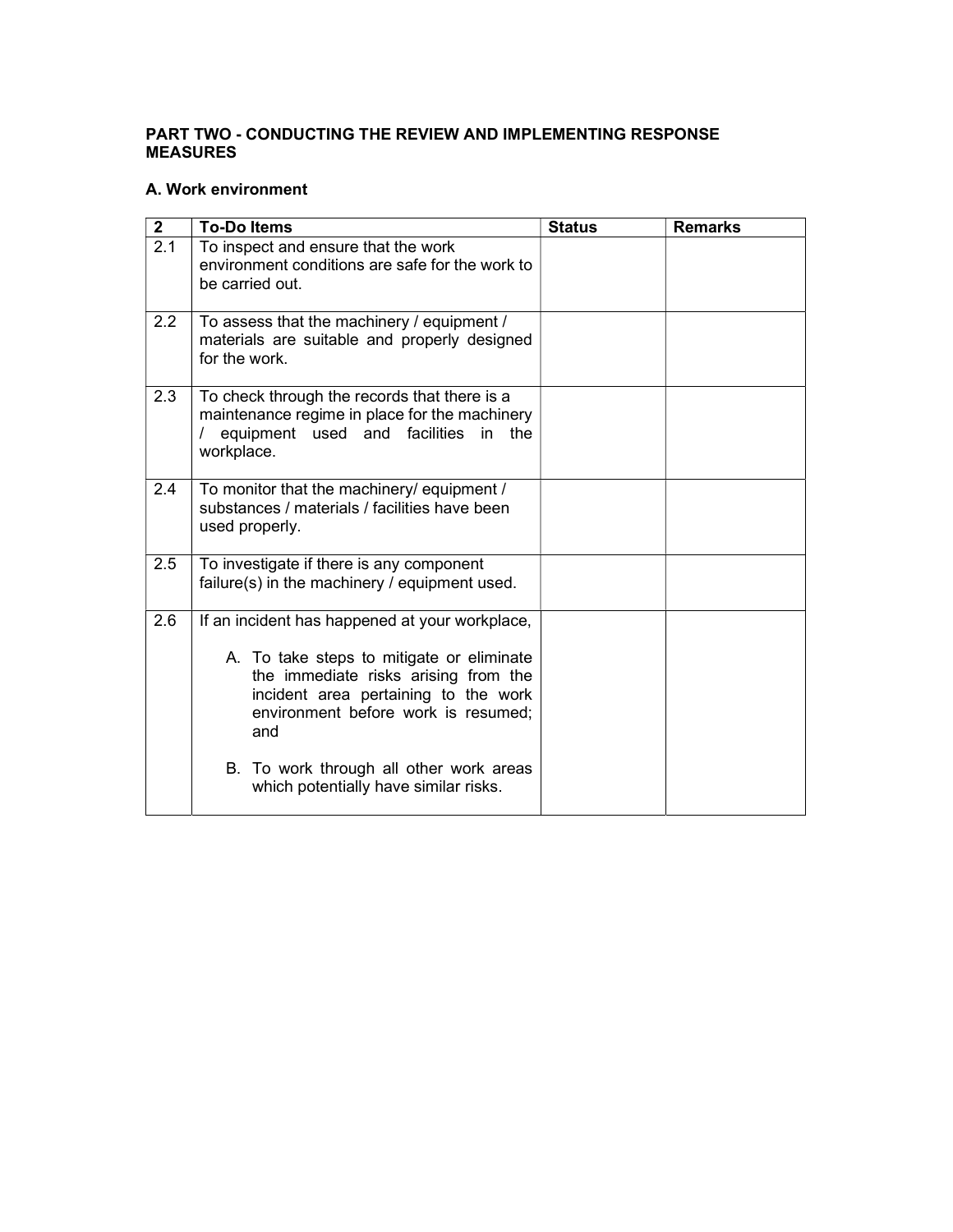## B. Work processes

| ${\bf 3}$        | <b>To-Do Items</b>                                                                                                                                                                                                                                                                                                                | <b>Status</b> | <b>Remarks</b> |
|------------------|-----------------------------------------------------------------------------------------------------------------------------------------------------------------------------------------------------------------------------------------------------------------------------------------------------------------------------------|---------------|----------------|
| 3.1              | To go through the records and confirm that a<br>risk assessment (RA) has been                                                                                                                                                                                                                                                     |               |                |
|                  | A. conducted for the work process(es);<br>communicated<br>to<br>the<br>relevant<br>personnel via<br>briefings and / or<br>checklists; and                                                                                                                                                                                         |               |                |
|                  | B. Implemented accordingly.                                                                                                                                                                                                                                                                                                       |               |                |
| $\overline{3.2}$ | To check and verify that mechanisms are in<br>place to ensure the RA for the work<br>processes(es) are                                                                                                                                                                                                                            |               |                |
|                  | A. regularly updated;<br>B. effectively communicated; and<br>C. properly implemented.                                                                                                                                                                                                                                             |               |                |
| 3.3              | To conduct a review to ensure that the work<br>process(es) have been properly designed so as<br>not to impose an onerous workload resulting in<br>fatigue or occupational stress.                                                                                                                                                 |               |                |
| 3.4              | To review relevant documentation and verify<br>that standard operating procedures (SOPs),<br>rules and all other safeguards are in place.                                                                                                                                                                                         |               |                |
| 3.5              | To put in place a mechanism to ensure<br>compliance with work processes.                                                                                                                                                                                                                                                          |               |                |
| 3.6              | If an incident has happened at your workplace,<br>A. To review and update the RA of the<br>process(es) involved;<br>B. To review and update the SOP, rules<br>and other safeguards of the process(es)<br>involved; and<br>C. To have an emergency response plan<br>so as to enable prompt and safe<br>recovery from the incident. |               |                |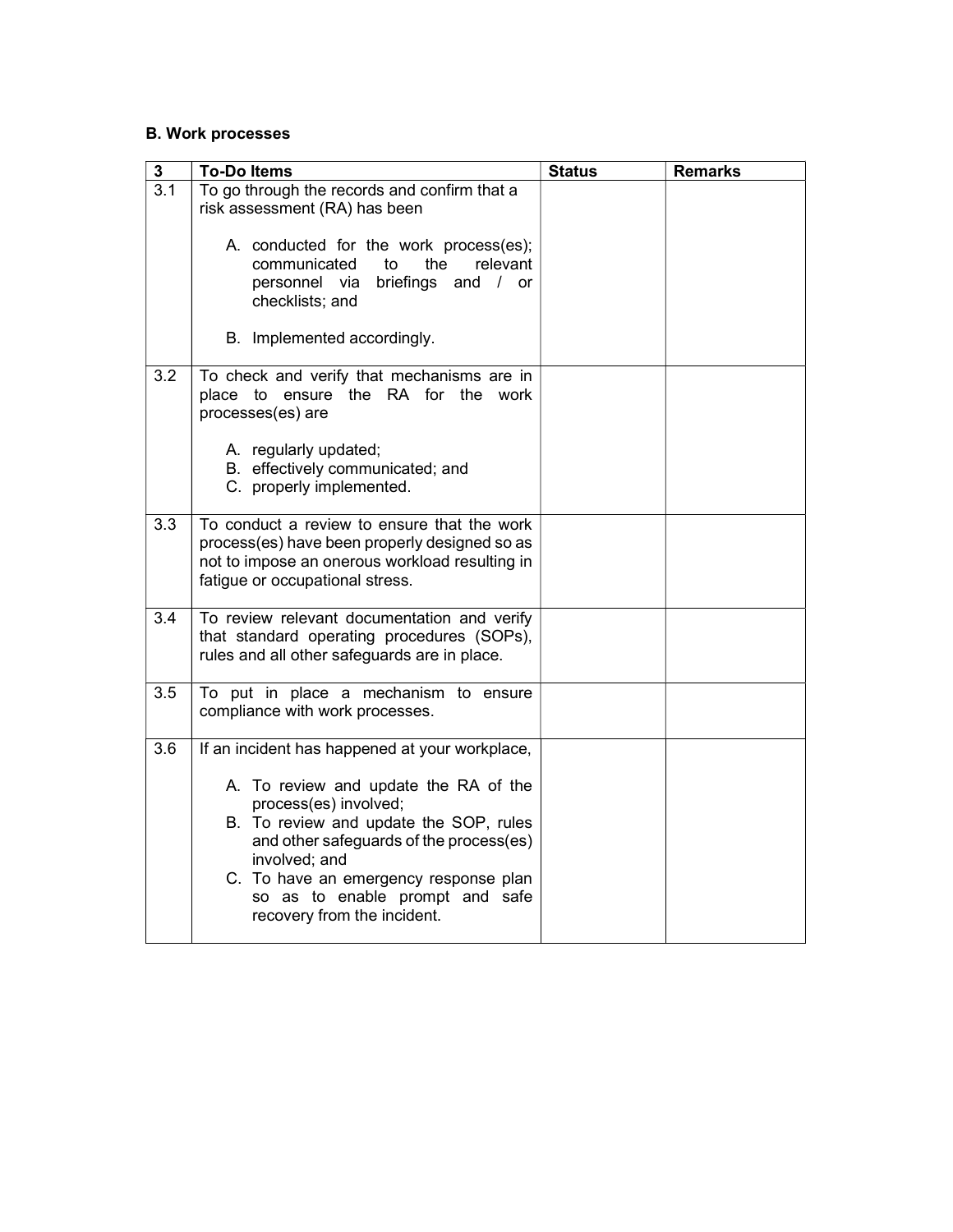### C. Personnel factors

| 4   | <b>To-Do Items</b>                                                                                                                                                                                                                                                                                                                          | <b>Status</b> | <b>Remarks</b> |
|-----|---------------------------------------------------------------------------------------------------------------------------------------------------------------------------------------------------------------------------------------------------------------------------------------------------------------------------------------------|---------------|----------------|
| 4.1 | To make sure an individual or team responsible<br>for the training needs in WSH for the workforce<br>have been appointed.                                                                                                                                                                                                                   |               |                |
| 4.2 | To check and verify that training requirements<br>have been planned for various levels of the<br>workforce, including the following:<br>A. Senior management<br>B. Supervisors and managers<br>C. Employees<br>D. Part-timers<br>E. Trainees<br>F. New staff<br>G. Disabled and pregnant employees<br>H. Contractors and contractor workers |               |                |
| 4.3 | To establish a regular review and update of the<br>training programmes so that training is effective<br>and employees are competent after the<br>training.                                                                                                                                                                                  |               |                |
| 4.4 | To verify that personnel have been adequately<br>trained / qualified before being assigned to<br>commence work.                                                                                                                                                                                                                             |               |                |
| 4.5 | If an incident has happened at your workplace,<br>A. To conduct briefings (mass or targeted<br>as appropriate) for sharing with all<br>concerned employees; and<br>B. To<br>share<br>the<br>post-incident<br>precautionary measures and propose<br>follow-up action items to the employees<br>and management.                               |               |                |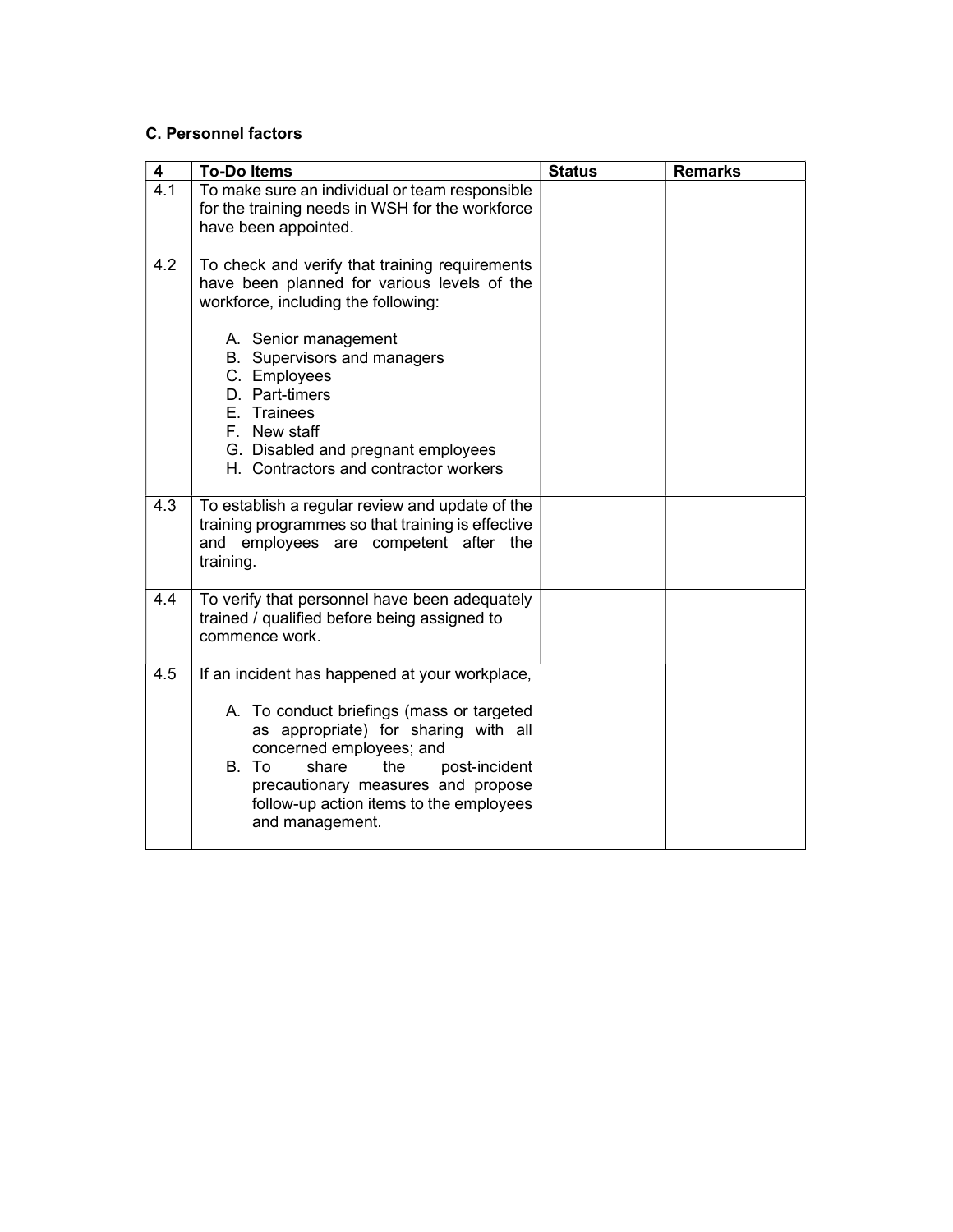# D. Organisational factors

| 5   | <b>To-Doltems</b>                                                                                                                                                                                               | <b>Status</b> | <b>Remarks</b> |
|-----|-----------------------------------------------------------------------------------------------------------------------------------------------------------------------------------------------------------------|---------------|----------------|
| 5.1 | To provide a safety & health policy with regards<br>to the responsibilities of various levels of the<br>management personnel.                                                                                   |               |                |
| 5.2 | To put in place a mechanism for organizational<br>changes (e.g. changes in work flow and<br>processes, training, machinery).                                                                                    |               |                |
| 5.3 | To monitor and ensure adequate supervision<br>provided for the various work processes.                                                                                                                          |               |                |
| 5.4 | To put in place arrangements for collating<br>feedback with regard to WSH issues.                                                                                                                               |               |                |
| 5.5 | If an incident has happened at your workplace,<br>A. To notify authorities as soon as<br>reasonably practicable on<br>the<br>occurrence of the incident; and<br>B. Develop the appropriate remedial<br>actions. |               |                |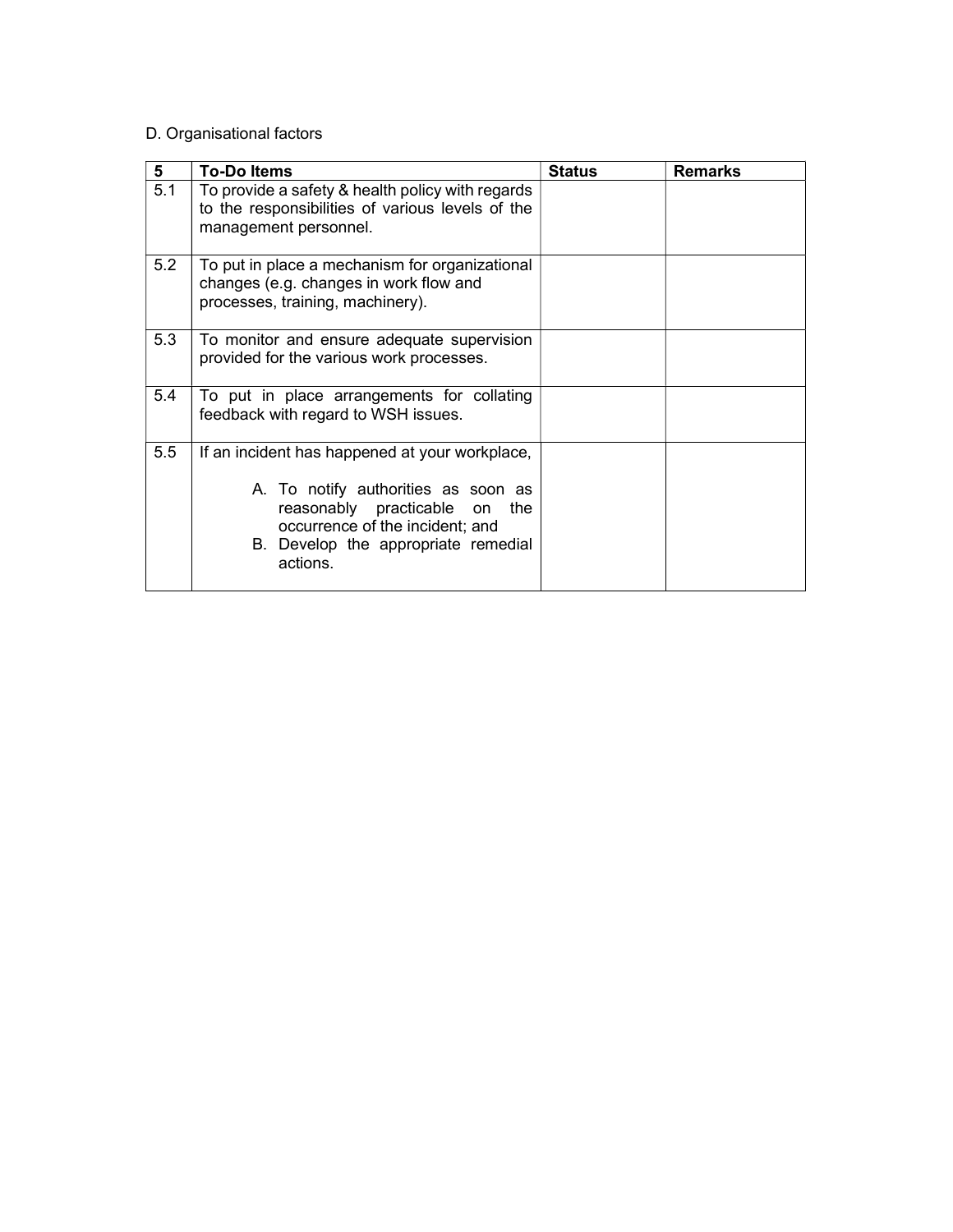### E. Contractors and sub-contractors

| 6   | <b>To-Dolltems</b>                                                                                                                                                                                                                     | <b>Status</b> | <b>Remarks</b> |
|-----|----------------------------------------------------------------------------------------------------------------------------------------------------------------------------------------------------------------------------------------|---------------|----------------|
| 6.1 | To monitor and assess that the contractors and<br>sub-contractors comprising their management,<br>supervisors and workers are appropriately<br>involved in the safety review.                                                          |               |                |
| 6.2 | To check that the safety review has also<br>covered the work environment,<br>work<br>processes, personnel and organisation factors<br>(as highlighted in the preceding sub-sections A<br>to D) of the contractors and sub-contractors. |               |                |

# PART THREE - CLOSING OUT ACTIONS

| $\overline{7}$ | <b>To-Doltems</b>                                                                                                                                                                                                     | <b>Status</b> | <b>Remarks</b> |
|----------------|-----------------------------------------------------------------------------------------------------------------------------------------------------------------------------------------------------------------------|---------------|----------------|
| 7.1            | To compile and communicate the action plans<br>and recommendations arising from the Time<br>out on all concerned areas, not limiting to the<br>following:<br>A. Work environment<br>B. Work processes<br>C. Personnel |               |                |
|                | D. d. Organisational factors                                                                                                                                                                                          |               |                |
| 7.2            | To appoint persons responsible for all actions<br>complete with target dates of completion.                                                                                                                           |               |                |
| 7.3            | To put in place a system to monitor the<br>progress status, resource allocation, timely<br>completion and effective follow-up of the action<br>plans and recommendations.                                             |               |                |
| 7.4            | To document and communicate the findings<br>from the Time-out session to all stakeholders.                                                                                                                            |               |                |